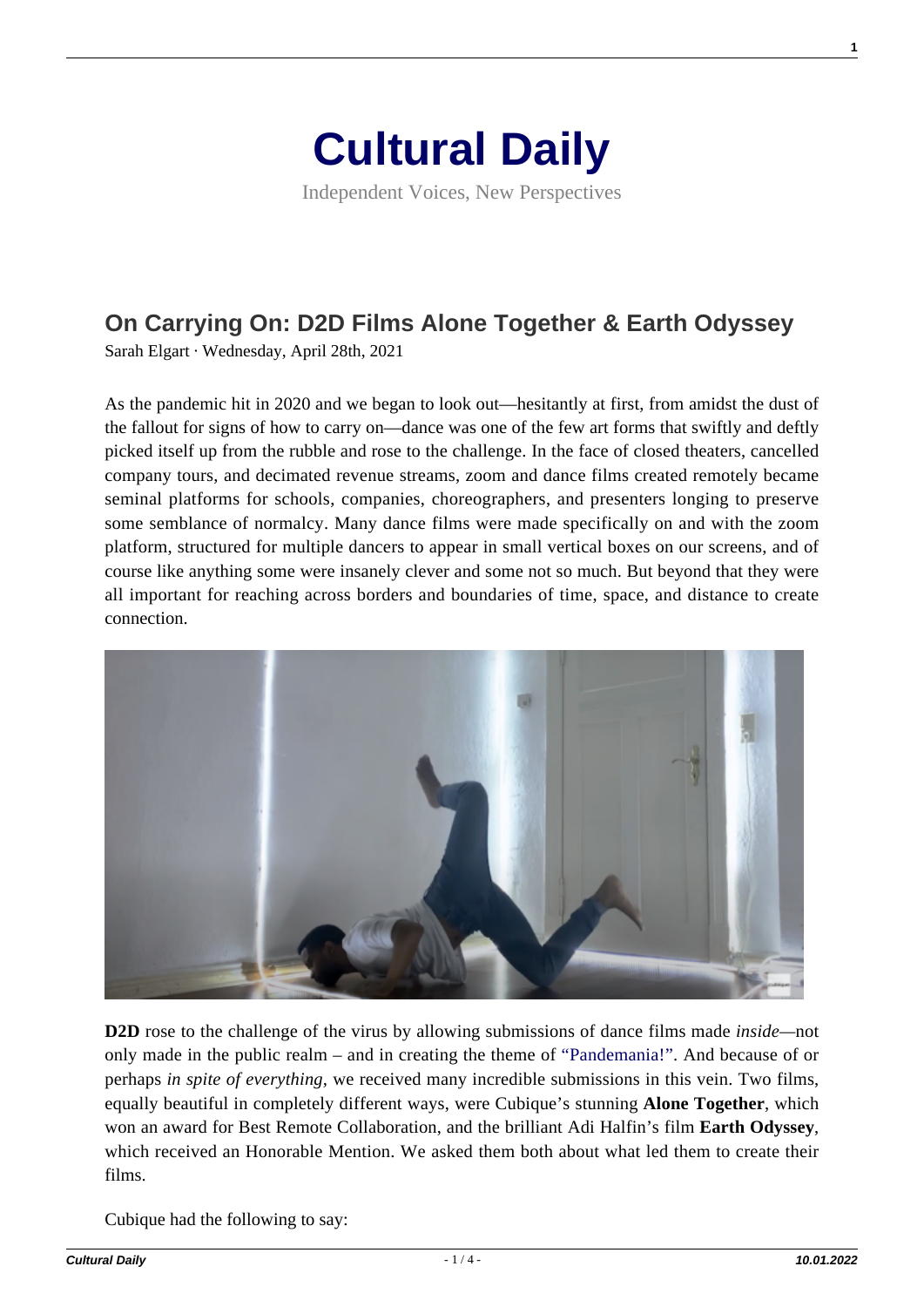

"*In the spring of a year ago, we had planned several shoots at different locations, with dancers from Switzerland. Then came the lockdown. Our disappointment was great… all the preparation was in vain. We also missed the contact with each other—the exchange and creative work with others. However, we didn't want to let the situation break us and so we thought about what we could do in this special situation.* 

*We contacted two dancers who had caught our eye on Instagram. One lives in Paris, the other in Bremerhaven, as well as another dancer from Switzerland. The pandemic had brought us all—across borders—into a similar situation. We all lived in and with the lockdown. We wanted to remove the boundaries, at least virtually, and start a creative process together. As a theme, we chose the isolation in which we all found ourselves."*

With **Alone Together,** Cubique fiercely worked within the confines of the imposed limitations to create something that really claimed the moment we all found ourselves in, and changed it into something remarkable. For me it speaks volumes about all the unrest, frustration, *and* the solitude that defined 2020. The use of the negative space that the Zoom platform inherently uses, brilliantly connects form and concept. And the work of the three dancers, Koki Lionel Tanaka, Venance Gwladys, and Gee aka Lil Sniper is powerfully visceral.

https://www.youtube.com/watch?v=uuCGDGlDGEc

Like **Alone Together**, Adi Halfin's joyous film **Earth Odyssey** was made with dancers from different continents filming themselves in confinement as the pandemic hit and made our homes feel alternately like sanctuaries and prisons. **Earth Odyssey** is a celebration of humanity, of dance as a life force, and of dancers coming together remotely through movement in the face of the pandemic. The sense of elation they seem to find in truly dancing through the everyday is a reminder of the power of celebrating each fleeting moment of life. And props to all the unbelievably beautiful dancers in **Earth Odyssey:** Morgan Bobrow-Williams, Vinson Fraley, Mariko Kakizaki, Doug Letheren, Yiannis Logothetis, Rachael Osborne, Ian Robinson, Or Schraiber, Bobbi Jene Smith, Imre Van Opstal, Tom Weinberger, and Leal Zielinska.

Asaf Avidan, the musician behind the film, had to say this:

*"I found so much beauty in the need of people to keep on playing music from their balconies or dance together through virtual meeting applications. To simultaneously succumb to and transcend earthly limitations by artistic endeavour. These are stressful times, and maybe it helps to remember that we are all a part of a mutual story. An experience of searching for meaning and control in this storm of a life. We all go through this one way or another. And in that… We are not alone. This is*

**2**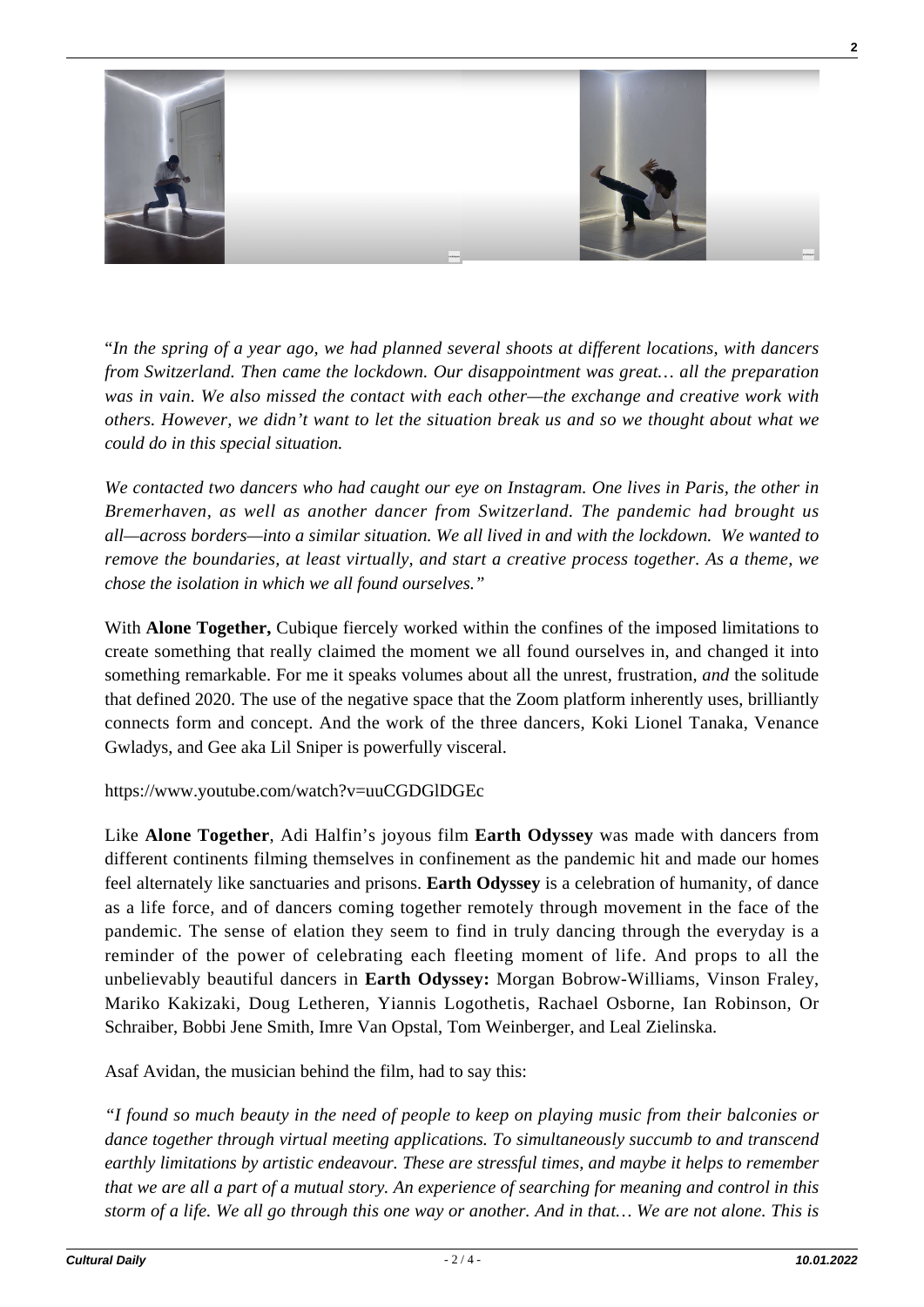## *our Odyssey.*

## Adi continued:

*"Asaf approached me before the pandemic to direct a music video for his first single in his upcoming album. We were ready to start preproduction when the pandemic hit and borders began to close. This was the first lockdown and we found ourselves, together with the rest of the world, confined and isolated in our homes.*

*So, Asaf came up with this idea of releasing a smaller video of dancers filming themselves in confinement dancing to "Earth Odyssey". It was a quick and impulsive reaction to all the beautiful videos from Italy of people singing from their balconies together. We wanted to create a feeling of togetherness – something optimistic that will make people feel happy in these dark, confusing times.*

*Bobbi Jene Smith and Or Schraiber were responsible for casting, and they came up with an outstanding ensemble of dancers. Everybody was happy to collaborate, since they were all at home doing nothing, and I feel that we all had some steam to let out. It was the fastest process I've ever done in creating a music video. It was very intuitive and reactive. There was no choreography and each dancer interpreted the song in their own way. Eventually, the choreography was structured in the edit.*

*I got the chance to work with an amazing collection of some of the best dancers in the world. I don't think I could ever have managed to bring them together to a project, since they're all scattered around the world.*

*The reactions to the video were really moving. People wrote me personal messages telling me that this video cheered them up or made them dance during such a tough period, and that's the biggest reward I could've asked for.*

*You will often find a dance element to my work. It's an art that conveys emotions without having to rely on words. It's a universal language and that's the beauty of it. I wanted Earth Odyssey to be part of an event (D2D) that understands this and curates content dedicated to the relationship between dance and film."*

As two films created remotely, both **Earth Odyssey** and **Alone Together** are brilliant in capturing elements of our collective experience under the pandemic. It's through the meeting of the mediums of dance—which can speak volumes without words—and film—that can so elegantly capture nuanced moments of gesture, expression, and magic in the quotidian—that we begin to understand our humanity, our sameness… and how this sameness connecting us is far greater than our differences.

*Enjoy.*

https://www.youtube.com/watch?v=rlxtq01mtWE

This entry was posted on Wednesday, April 28th, 2021 at 6:38 pm and is filed under [Film,](https://culturaldaily.com/category/media/film-video/) [Dance](https://culturaldaily.com/category/performing/dance/) You can follow any responses to this entry through the [Comments \(RSS\)](https://culturaldaily.com/comments/feed/) feed. You can skip to the end and leave a response. Pinging is currently not allowed.